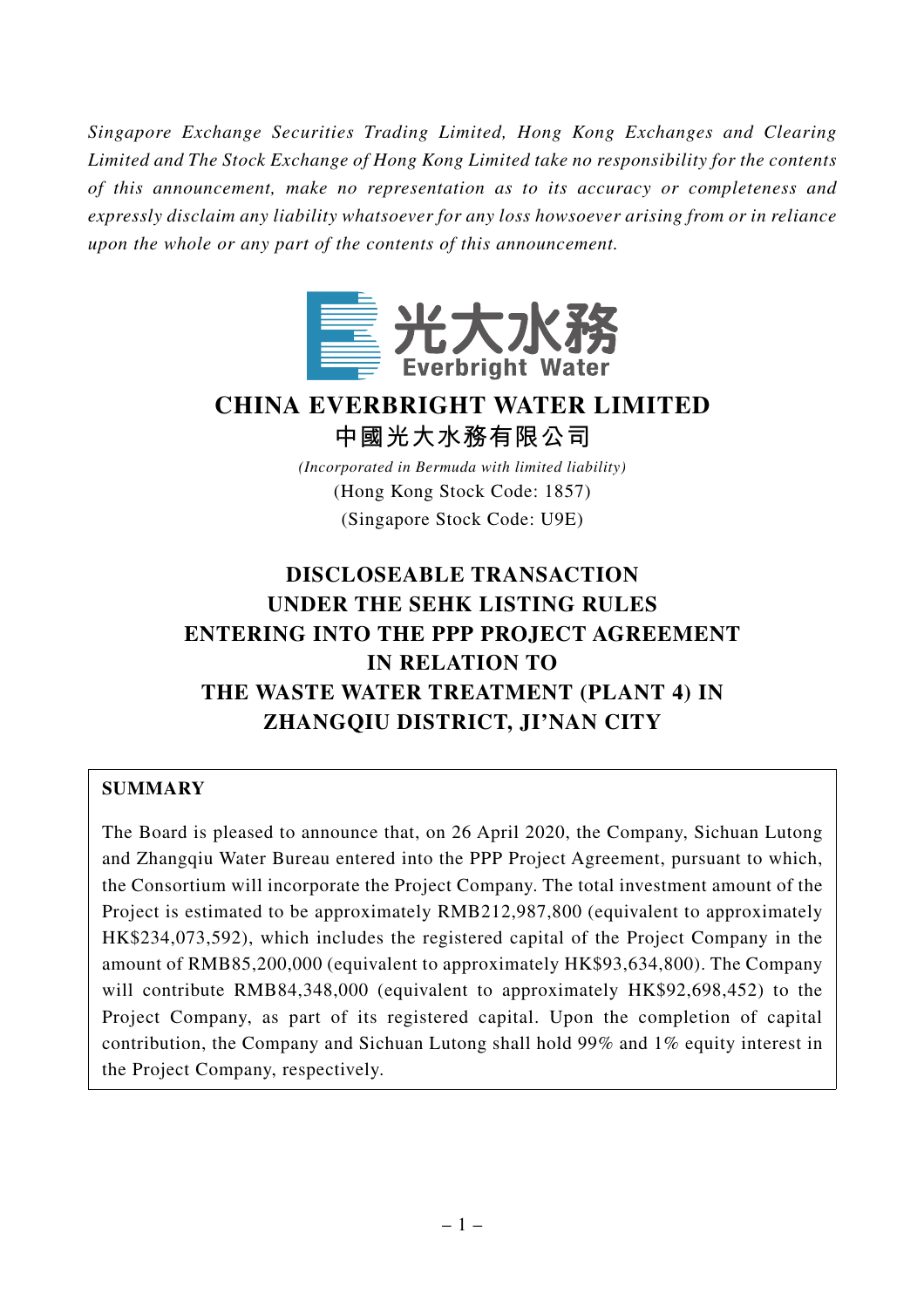Zhangqiu Water Bureau will grant the concession right of the Project to the Project Company for the investment in, financing, construction, operation and maintenance of the Plant, the provision of waste water treatment services and the receipt of waste water treatment service fees. The total designed daily waste water treatment capacity of the Project is 50,000  $m^3$ , while the designed daily reusable water supply capacity is  $30,000$  m<sup>3</sup>. During the Concession Period, the Project Company is entitled to use the assets of the Project, operate and maintain the Project and receive the waste water treatment service fees.

# **IMPLICATIONS OF THE SEHK LISTING RULES**

As the applicable percentage ratio exceeds 5% but is less than 25%, the transaction contemplated under the PPP Project Agreement constitutes a discloseable transaction for the Company under Chapter 14 of the SEHK Listing Rules, and is subject to the reporting and announcement requirements but exempt from the shareholders' approval requirement under the SEHK Listing Rules.

# **SUMMARY**

The Board is pleased to announce that, on 26 April 2020, the Company, Sichuan Lutong and Zhangqiu Water Bureau entered into the PPP Project Agreement, pursuant to which, the Consortium will incorporate the Project Company. The total investment amount of the Project is estimated to be approximately RMB212,987,800 (equivalent to approximately HK\$234,073,592), which includes the registered capital of the Project Company in the amount of RMB85,200,000 (equivalent to approximately HK\$93,634,800). The Company will contribute RMB84,348,000 (equivalent to approximately HK\$92,698,452) to the Project Company, as part of its registered capital. Upon the completion of capital contribution, the Company and Sichuan Lutong shall hold 99% and 1% equity interest in the Project Company, respectively.

Zhangqiu Water Bureau will grant the concession right of the Project to the Project Company for the investment in, financing, construction, operation and maintenance of the Plant, the provision of waste water treatment services and the receipt of waste water treatment service fees. The total designed daily waste water treatment capacity of the Project is 50,000  $m^3$ , while the designed daily reusable water supply capacity is  $30,000$  m<sup>3</sup>, with a total land area of approximately 62.56 mu (equivalent to approximately 10.31 acres). During the Concession Period, the Project Company is entitled to use the assets of the Project, operate and maintain the Project and receive the waste water treatment service fees.

Sichuan Lutong and Zhangqiu Water Bureau are not regarded as "interested persons" of the Company or associates of "interested persons" of the Company under the SGX Listing Manual. None of the Directors or controlling shareholders of the Company has any interest, direct or indirect, in the Project.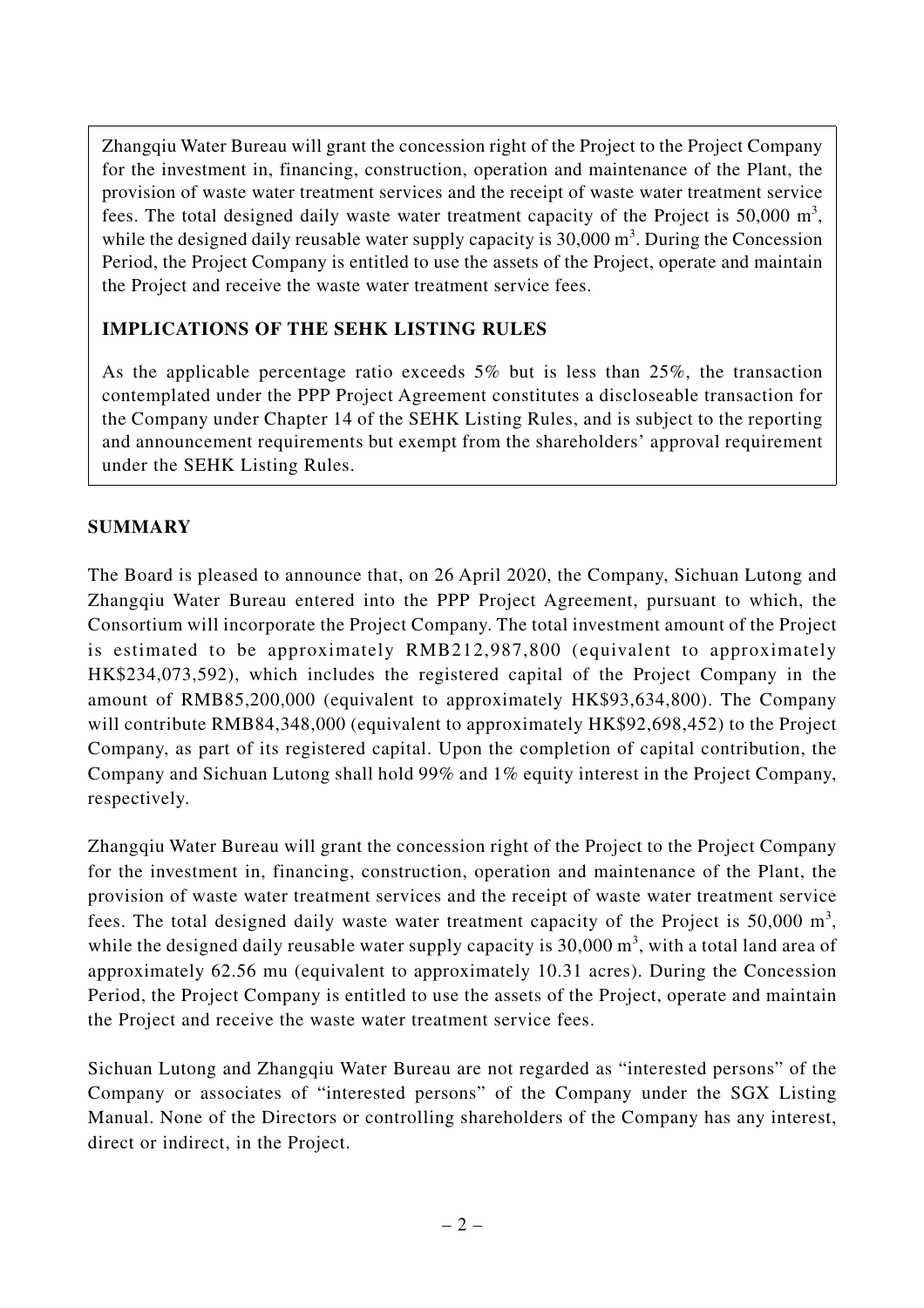To the best of the knowledge, information and belief of the Directors having made all reasonable enquiries, each of Sichuan Lutong and its ultimate beneficial owners and Zhangqiu Water Bureau is an independent third party independent of the Company and the connected person(s) of the Company. Sichuan Lutong is wholly owned by Ji'nan Sijian Construction Group Co., Ltd. (濟南四建(集團)有限責任公司), which is in turn owned as to 63.76% by the State-owned Assets Supervision and Administration Commission of the People's Government of Ji'nan City (濟南市人民政府國有資產監督管理委員會) and 36.24% by the Trade Union Committee of Ji'nan Sijian Construction Group Co., Ltd. (濟南四 建(集團)有限責任公司工會委員會), respectively.

# **THE PPP PROJECT AGREEMENT**

**(1) Date**

26 April 2020

# **(2) Parties**

- (a) the Company;
- (b) Sichuan Lutong; and
- (c) Zhangqiu Water Bureau.

# **(3) Project Company and Capital Contribution**

The Project Company is principally engaged in the investment and financing, construction, operation and maintenance of the Project, the provision of waste water treatment services and the receipt of waste water treatment service fees. The Consortium shall incorporate the Project Company in Zhangqiu District, Ji'nan City and obtain the business license within 30 days from the signing of the PPP Project Agreement, and, together with the Project Company, enter into a supplemental agreement with Zhangqiu Water Bureau within 30 days from the incorporation of the Project Company to novate the PPP Project Agreement to the Project Company.

Pursuant to the PPP Project Agreement, the total investment amount to be contributed by the Consortium in the Project is estimated to be approximately RMB212,987,800 (equivalent to approximately HK\$234,073,592) (including the registered capital of the Project Company).

The registered capital of the Project Company will be RMB85,200,000 (equivalent to approximately HK\$93,634,800), of which:

(i) the Company will contribute RMB84,348,000 (equivalent to approximately HK\$92,698,452) in cash, representing 99% of the registered capital of the Project Company; and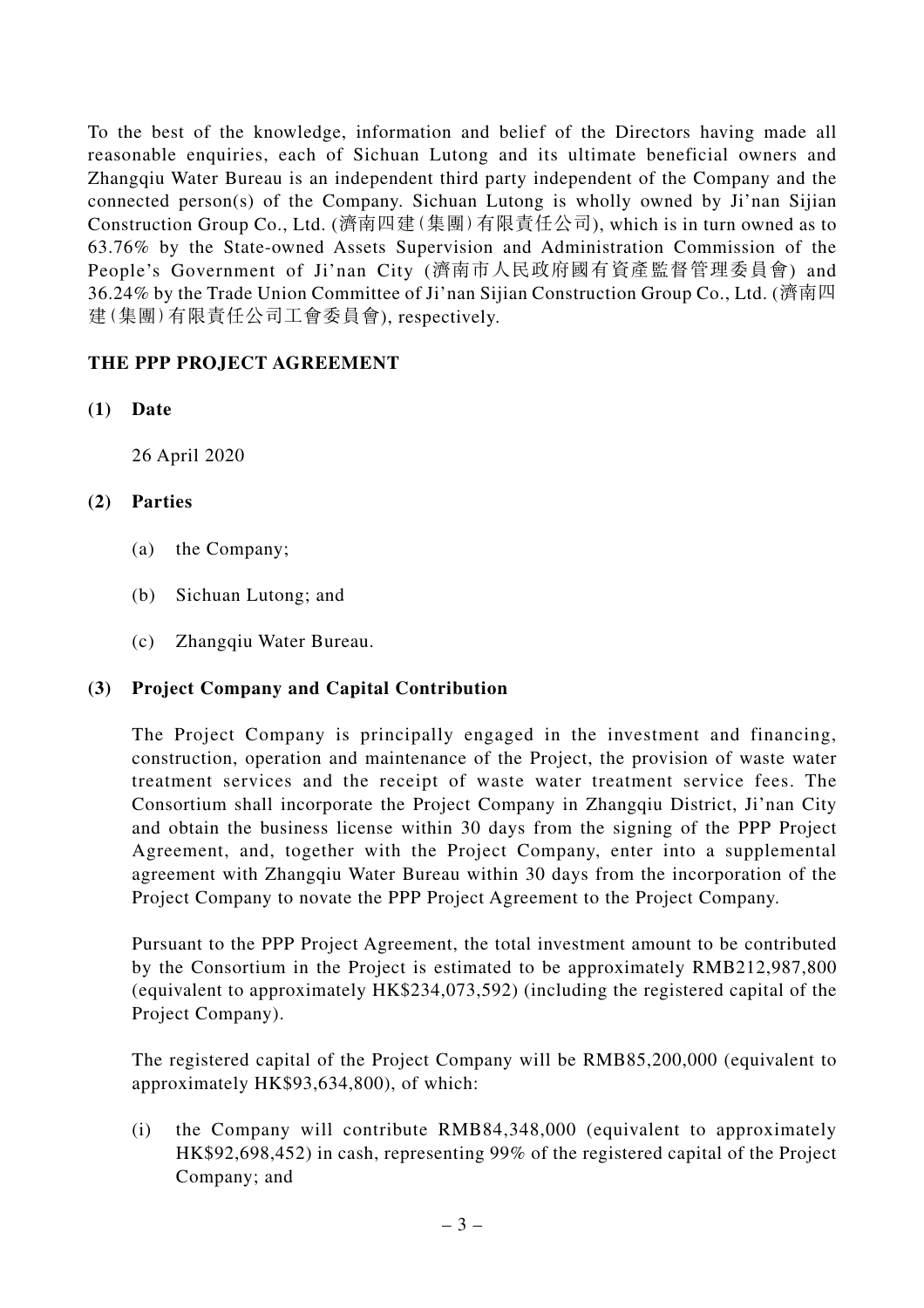(ii) Sichuan Lutong will contribute RMB852,000 (equivalent to approximately HK\$936,348) in cash, representing 1% of the registered capital of the Project Company.

The aforementioned registered capital will be contributed by two installments (RMB42,600,000 each) within 30 days and 90 days from the incorporation of the Project Company, respectively. Upon the completion of capital contribution, the Company and Sichuan Lutong shall hold 99% and 1% equity interest in the Project Company, respectively. The Project Company will become a non wholly-owned subsidiary of the Company. The Company will finance the capital contribution by the internal resources of the Company and/or external financing.

# **THE PROJECT**

## **(1) Scope of Business of the Project Company**

The Project will be undertaken by the Project Company based on a Build-Operate-Transfer model in Ji'nan City, which will involve the investment in, financing, construction, operation and maintenance of the Plant, primarily including:

- (i) the investment in, financing and construction of the Plant and auxiliary pipelines and ensuring the timely completion and acceptance of the Plant; and
- (ii) the operation and maintenance of the Plant, provision of waste water treatment services and receipt of waste water treatment service fees in accordance with the PPP Project Agreement.

The scope of business of the Project Company shall not exceed what was agreed under the PPP Project Agreement, details of which shall be subject to business registration.

#### **(2) Concession Period and Concession Right**

The Concession Period shall be for a period of approximately 30 years, including a construction period of approximately 1 year and an operation period of 29 years (starting from the date of commercial operation of the Project). On or before 31 December 2020, the construction of the Project shall be completed or the discharged water shall have complied with the discharge standard prescribed under the PPP Project Agreement for 7 consecutive days.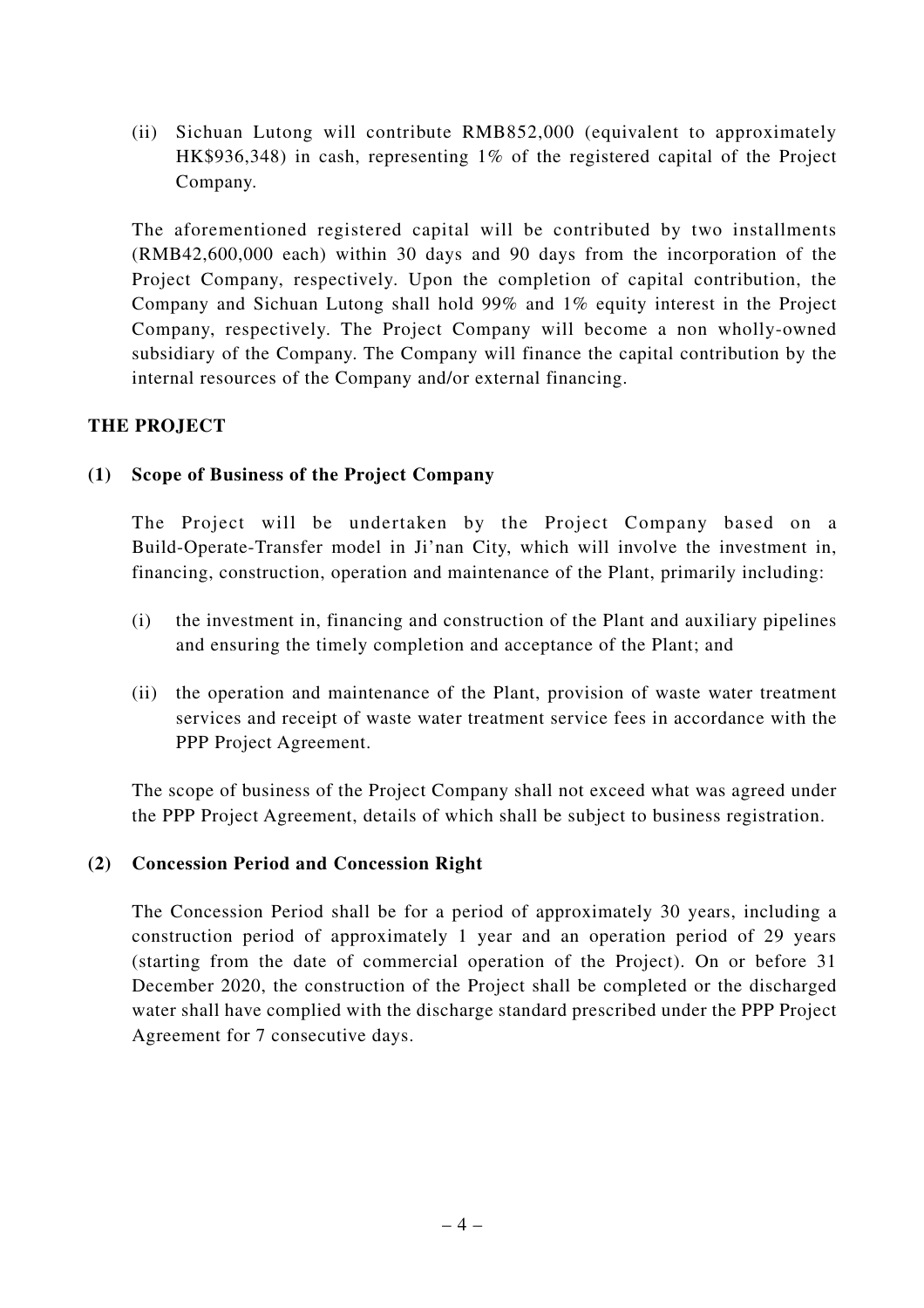During the Concession Period, Zhangqiu Water Bureau is entitled to use the land and own the fixed assets (including fixtures on the land, facilities and equipment), intangible assets and replacement assets arising from the expansion, repair and replacement as required under the PPP Project Agreement. During the Concession Period, the Project Company is entitled to use the assets of the Project, operate and maintain the Project and receive the waste water treatment service fees. Upon the expiry of the Concession Period, the Project Company shall, according to the transfer procedures prescribed under the PPP Project Agreement, ensure that the facilities and equipment of the Project are in good condition for operation and are free from any claims and encumbrances, and the Project Company shall transfer the assets, concession right and other relevant rights of the Project to Zhangqiu Water Bureau or such other organisation designated by Zhangqiu Water Bureau at nil consideration.

## **(3) The Total Investment Amount of the Project and the Financing Obligations of the Consortium**

The total investment amount of the Project is estimated to be approximately RMB212,987,800 (equivalent to approximately HK\$234,073,592), which includes the registered capital of the Project Company. The registered capital of the Project Company will be RMB85,200,000 (equivalent to approximately HK\$93,634,800), which will be contributed by the Consortium according to the terms and conditions under the PPP Project Agreement. The investment amount required for the Project other than the registered capital of the Project Company shall be raised by the Project Company by way of bank loans, shareholder loans or funds. In the event that the Project Company fails to obtain such financial resources to make investment within the prescribed period under the PPP Project Agreement, the Consortium shall be obligated to raise the relevant funds. In the event of situations such as plan adjustment, land cost overrun, change in actual scope, material change in plan and force majeure in relation to the Project which are not within the responsibility of the Consortium and the Project Company, the total investment amount of the Project shall be adjusted to an amount not exceeding RMB234,286,500 (equivalent to approximately HK\$257,480,863).

The financing funding received by the Project Company (including but not limited to commercial credit) shall only be used in the construction, operation and maintenance of the Project. It shall not be used for any purpose other than in connection with the Project. For the purpose of project financing, the Project Company may pledge the right to receive receivables of the Project without prejudice to the legal rights already obtained by Zhangqiu Water Bureau and without violating the laws and regulations of the PRC.

If the financing agreement to be entered into by the Consortium, the Project Company and the financing institution includes any terms of intervention by the financing party, Zhangqiu Water Bureau shall be notified and the execution of the financing agreement shall be subject to the approval of Zhangqiu Water Bureau. The Project Company shall not provide guarantee to any external party, including the provision of any form of guarantee for its shareholders' debt, and/or undertaking of its shareholders' debt.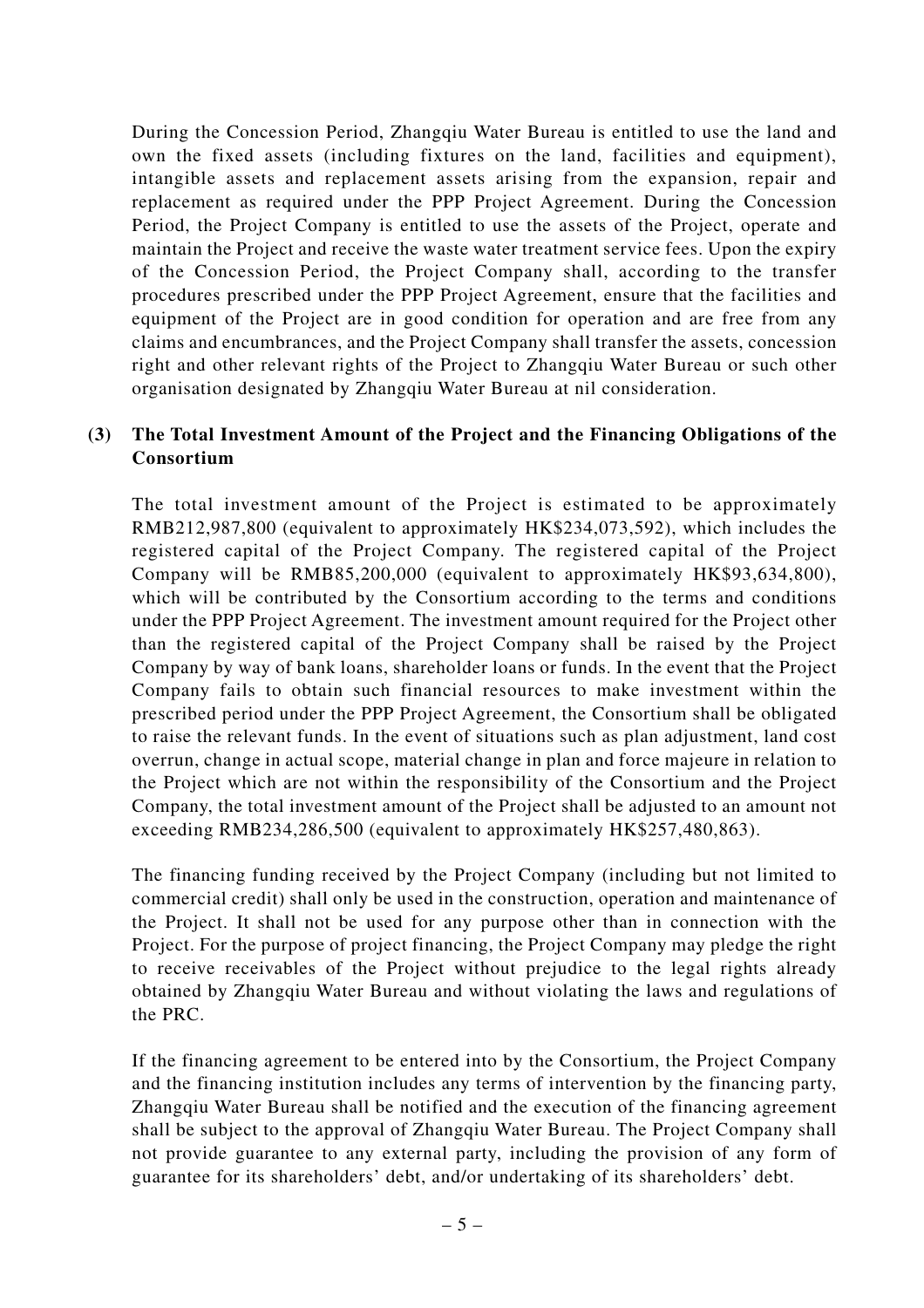#### **(4) Conditions Precedent**

The conditions precedent (among other things) which shall be fulfilled before the commencement of the construction of the Project are as follows:

#### *(1) Conditions Precedent to be fulfilled by Zhangqiu Water Bureau:*

- (a) Zhangqiu Water Bureau shall grant to the Consortium and the Project Company the right of investment in, financing, construction, operation, maintenance and transfer of the Project within the Concession Period;
- (b) the Project shall be included in the project management database of Public-Private Partnership (PPP) integrated information platform of the Ministry of Finance of the PRC; and
- (c) Zhangqiu Water Bureau shall assist the Project Company in the approval procedures, such as obtaining the construction license.
- *(2) Conditions Precedent to be fulfilled by the Consortium and the Project Company:*
	- (a) upon the incorporation of the Project Company, the Consortium and the Project Company shall, with the assistance of Zhangqiu Water Bureau, complete the relevant approval procedures to fulfill the conditions of the construction of the Project;
	- (b) the Project Company shall obtain the necessary financing for the Project within 120 days from the incorporation of the Project Company or within 30 days from the Project's obtainment of compliance materials required for financing (whichever is earlier), and submit the originals and photocopies of relevant materials to Zhangqiu Water Bureau for examination and filing, respectively, within 5 Business Days from the completion of such project financing; if financing is not needed for the Project, the Project Company shall issue an undertaking of capital contribution to Zhangqiu Water Bureau according to the construction progress;
	- (c) pursuant to the provisions of the PPP Project Agreement, the Project Company shall have purchased an insurance, which shall have come into effect, and shall have submitted the photocopies of relevant materials to Zhangqiu Water Bureau for filing;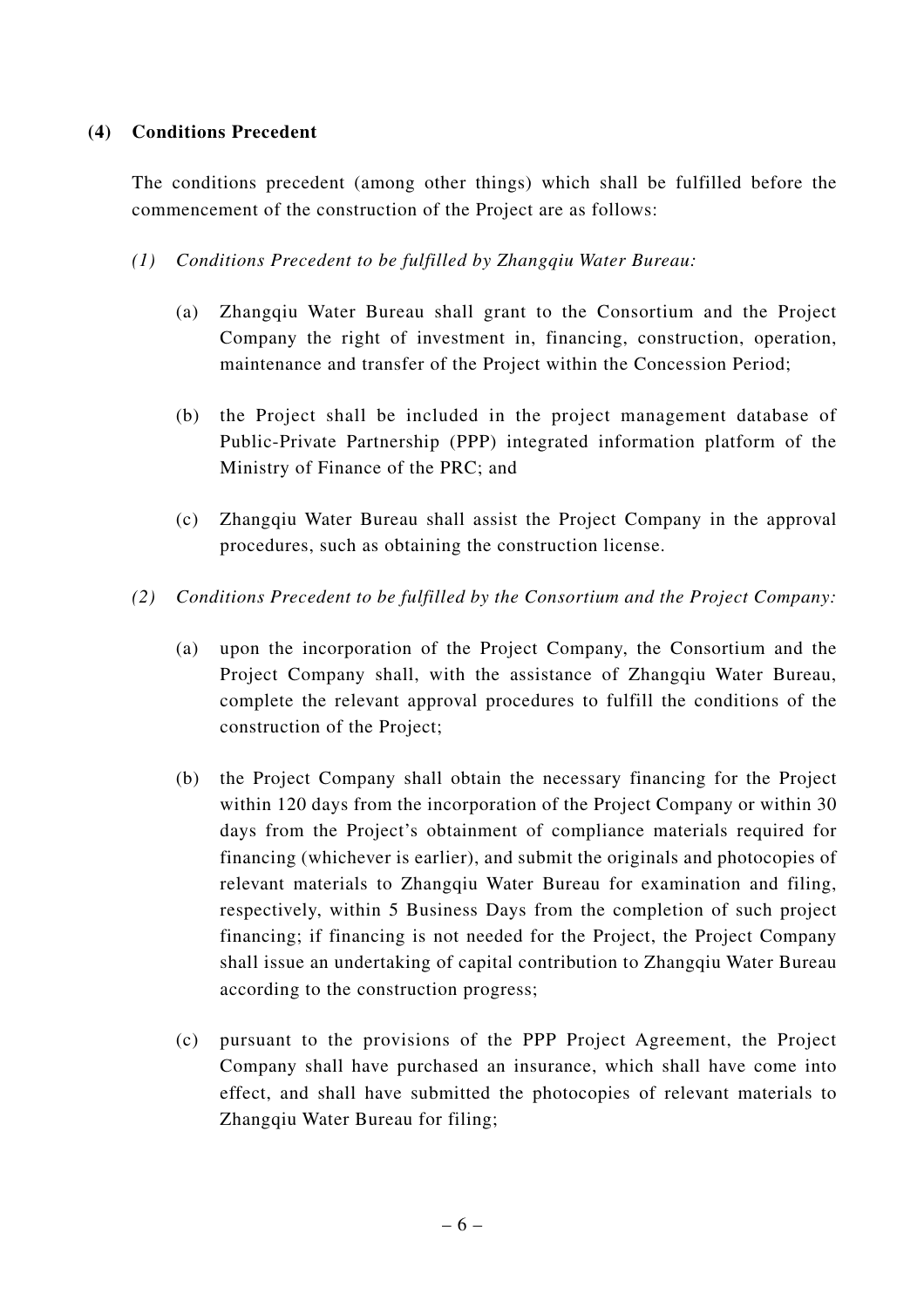- (d) pursuant to the provisions of the PPP Project Agreement, the Project Company shall have entered into the "Building Construction Agreement" and other main subcontracting agreements (which shall be valid and shall have been reviewed and approved by Zhangqiu Water Bureau) with the Consortium, and shall have submitted the photocopies of relevant agreements to Zhangqiu Water Bureau for filing; and
- (e) pursuant to the provisions of the PPP Project Agreement, the Consortium shall have submitted a letter of performance guarantee in relation to the construction period in the amount of RMB21,000,000.

If the Consortium and the Project Company fail to fulfill any of the conditions precedent within the required period (unless such conditions precedent have been waived or their fulfillment deadlines have been extended by Zhangqiu Water Bureau), Zhangqiu Water Bureau may terminate the PPP Project Agreement in advance and (among other things) enforce the letter of performance guarantee in relation to the construction period under the PPP Project Agreement. If Zhangqiu Water Bureau fails to fulfill any of the conditions precedent within the required period (unless such conditions precedent have been waived or their fulfillment deadlines have been extended by the Consortium and the Project Company), the Consortium and the Project Company may terminate the PPP Project Agreement in advance.

Upon the termination of the PPP Project Agreement and provided that such termination is due to the failure of one party to fulfill the relevant conditions precedent within the required period, all the other rights and obligations under the PPP Project Agreement shall cease to have effect except for the terms expressly provided in the PPP Project Agreement that will survive the termination of the PPP Project Agreement, but the other party to the PPP Project Agreement has the right to claim certain economic compensation from it.

#### **(5) Performance Guarantees**

The total amount of the performance guarantees to be provided by the Consortium for the Project shall be RMB25,500,000. The Consortium shall, of their own accord, submit to Zhangqiu Water Bureau (a) a letter of performance guarantee in the amount of RMB21,000,000 in relation to the construction period, (b) a letter of guarantee in the amount of RMB2,000,000 in relation to the operation and maintenance, and (c) a letter of guarantee in the amount of RMB2,500,000 in relation to the transfer and repair.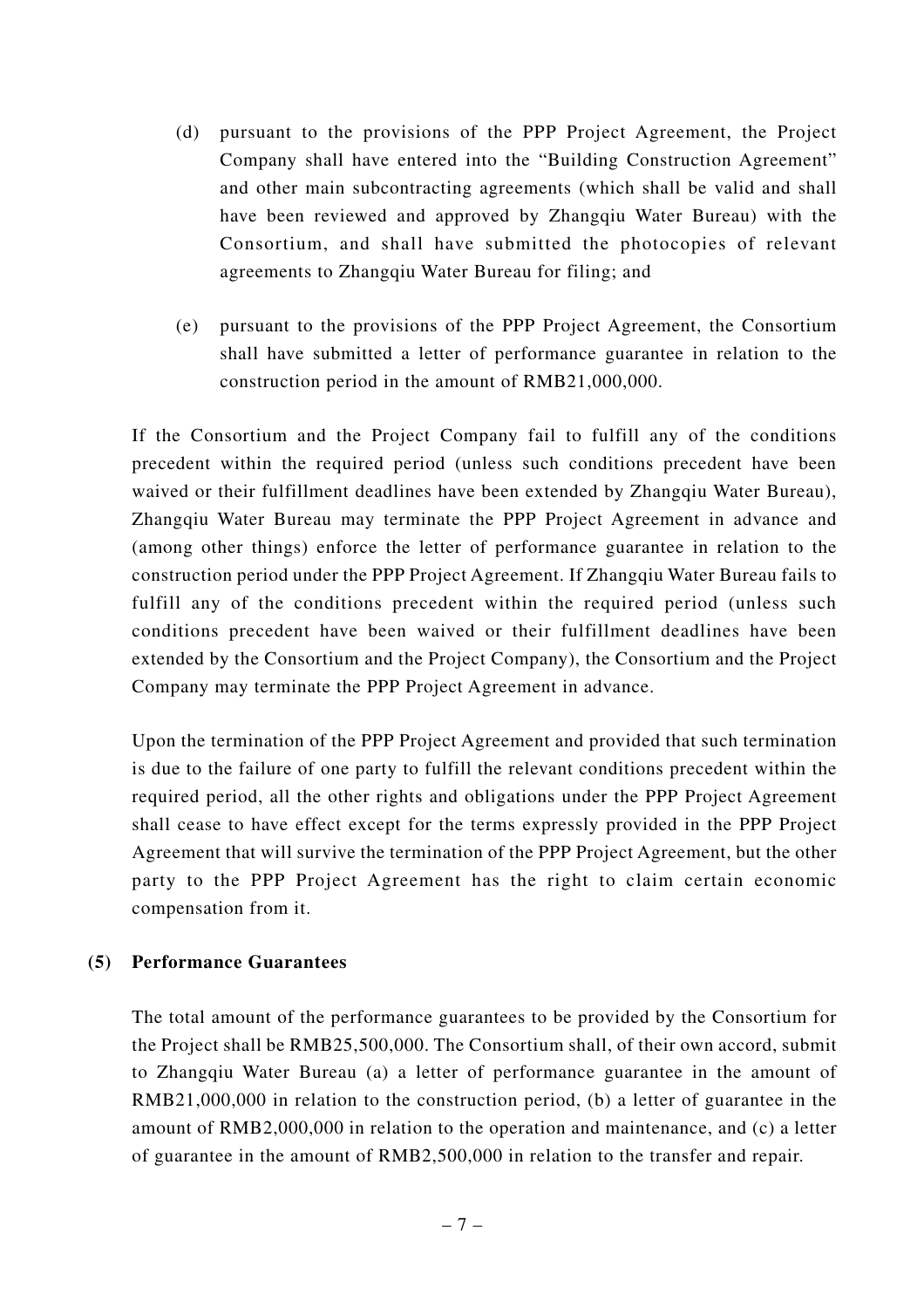#### *(a) Letter of Performance Guarantee in relation to the Construction Period*

The Consortium shall submit to Zhangqiu Water Bureau a letter of performance guarantee in relation to the construction period within 30 days from the date of the PPP Project Agreement, and the letter of performance guarantee in relation to the construction period shall remain effective from the date of such guarantee to the date of the submission of the letter of guarantee in relation to the operation and maintenance. The Consortium may issue multiple letters of performance guarantee in relation to the construction period with consecutive effective periods, but each letter of guarantee shall have an effective period of not less than 12 months. If the Consortium fails to submit, replace or renew the letter of performance guarantee in relation to the construction period according to the requirements under the PPP Project Agreement, Zhangqiu Water Bureau may terminate the PPP Project Agreement.

#### *(b) Letter of Guarantee in relation to the Operation and Maintenance*

The Project Company shall submit to Zhangqiu Water Bureau a letter of guarantee in relation to the operation and maintenance within 7 days from the construction completion and acceptance of the Project to guarantee the performance of the obligations by the Project Company under the PPP Project Agreement, including the operation, management and maintenance of project facilities. The letter of guarantee in relation to the operation and maintenance shall remain effective from the date of such guarantee to the date of the submission of the letter of guarantee in relation to the transfer and repair. If the Project Company fails to ensure the validity period of the letter of guarantee in relation to the operation and maintenance according to the requirements under the PPP Project Agreement, Zhangqiu Water Bureau may demand the full amount under the letter of guarantee in relation to the operation and maintenance and terminate the PPP Project Agreement unilaterally.

#### *(c) Letter of Guarantee in relation to the Transfer and Repair*

The Project Company shall submit to Zhangqiu Water Bureau a letter of guarantee in relation to the transfer and repair 12 months before the expiry of the Concession Period to guarantee the performance of transfer obligations by the Project Company under the PPP Project Agreement. The letter of guarantee in relation to the transfer and repair shall remain effective from the date of such guarantee until 12 months after the expiry of the Concession Period. If the Project Company fails to ensure the validity period of the letter of guarantee in relation to the transfer and repair according to the requirements under the PPP Project Agreement, Zhangqiu Water Bureau may demand the full amount under the letter of guarantee in relation to the transfer and repair.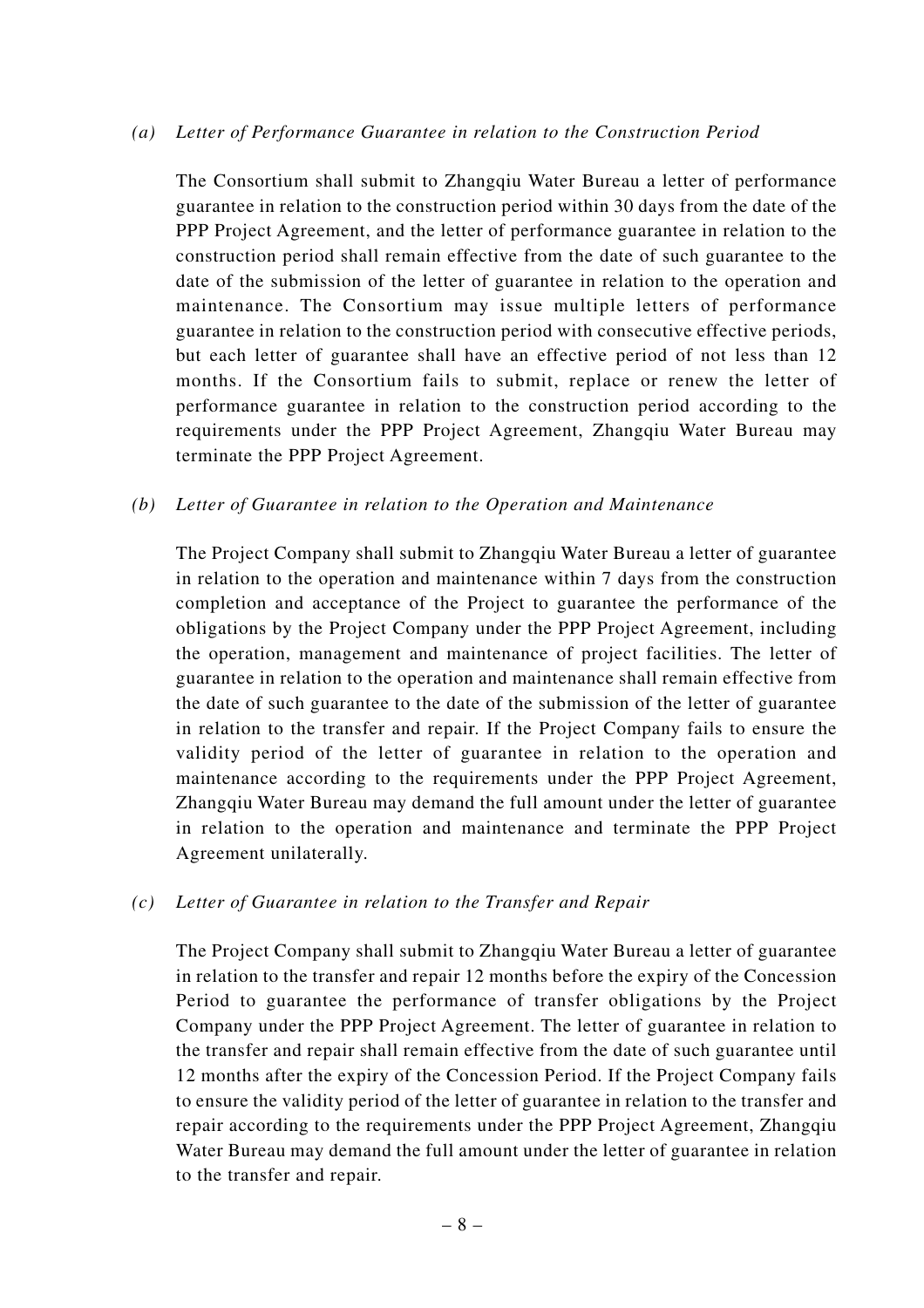## **(6) Governance and Management of the Project Company**

The board of directors of the Project Company will comprise 3 directors, 2 of whom will be appointed by the Consortium (1 of whom will be the chairman) and 1 of whom will be appointed by Zhangqiu Water Bureau. The supervisory board of the Project Company will comprise 3 supervisors, 1 of whom will be appointed by the Consortium, 1 of whom will be appointed by Zhangqiu Water Bureau and 1 employee representative supervisor of whom will be elected by the employees of the Project Company.

# **INFORMATION ABOUT THE COMPANY, SICHUAN LUTONG AND ZHANGQIU WATER BUREAU**

The Company is principally engaged in water environment management, sponge city construction, river-basin ecological restoration, water supply, waste water treatment, reusable water, waste water source heat pump, sludge treatment and disposal, research and development of water technologies, and engineering construction, etc.

Sichuan Lutong is principally engaged in municipal public utilities engineering, housing construction engineering, highway engineering, hydraulic and hydroelectric engineering, building renovation and decoration engineering, steel structural engineering, urban and road lighting engineering, fire fighting equipment engineering, intelligence installation engineering, waterproof, anti-corrosion and heat insulation engineering, crane installation engineering, construction mechanical and electrical equipment installation engineering, foundation engineering, environmental protection engineering and greenery landscape engineering.

Zhangqiu Water Bureau is a governmental institution under the People's Government of Ji'nan City.

# **REASONS AND BENEFITS OF THE PPP PROJECT AGREEMENT AND THE PROJECT**

The Company has a business presence in Shandong Province of the PRC and the Project is a new project secured by the Company in Shandong Province within the principal business of waste water treatment. Accordingly, the Project serves to further expand the presence and influence of the Company in Shandong Province and surrounding areas, and provides a good foundation for the Company to secure more waste water treatment projects in the future. The Project is expected to enhance long-term returns and value for the shareholders of the Company.

The Directors (including the independent non-executive Directors) are of the view that the terms of the Project (including the PPP Project Agreement) are entered into by each party after arm's length negotiations based on normal commercial terms, and are fair and reasonable and in the interests of the Company and its shareholders as a whole.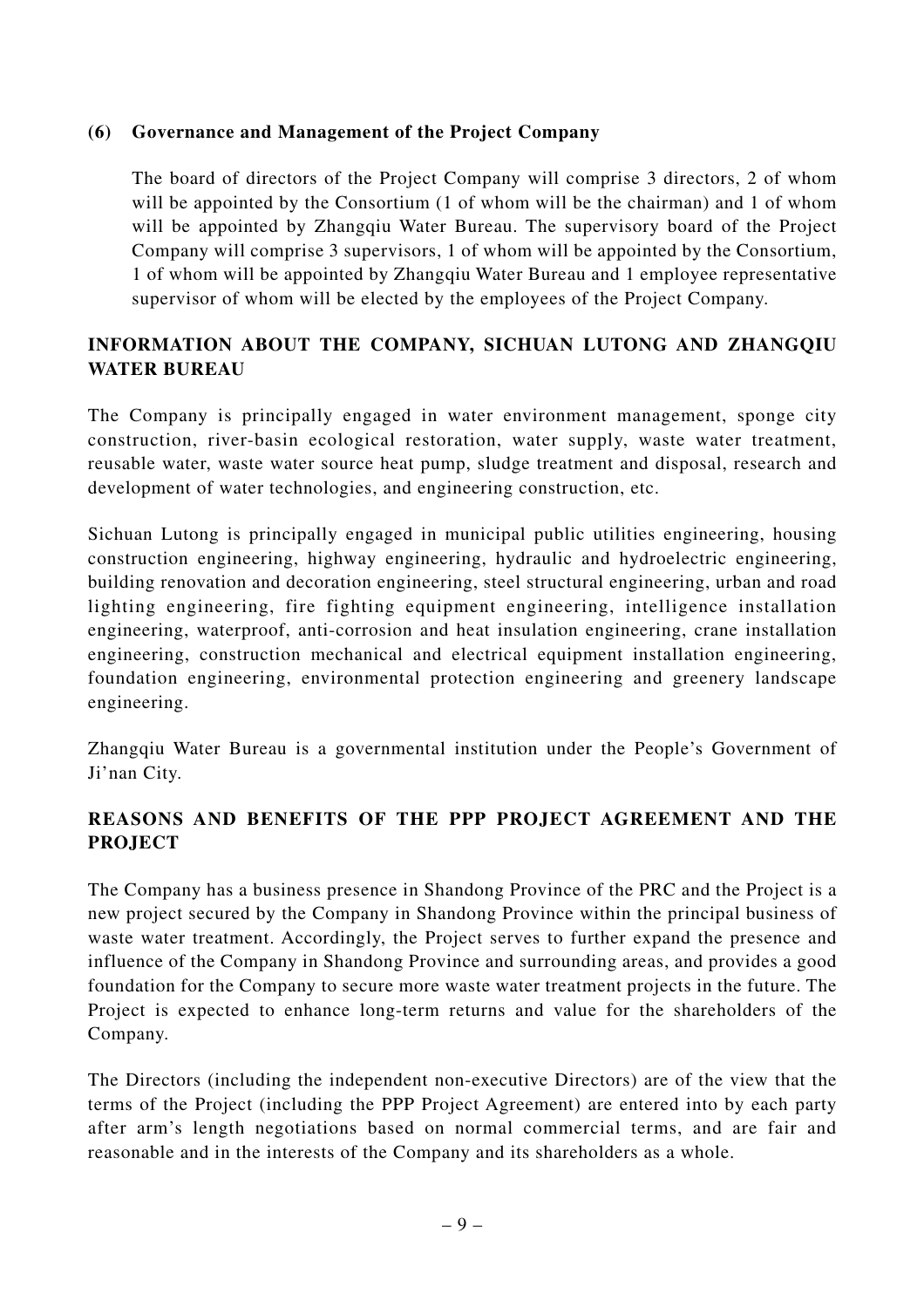## **IMPLICATIONS OF THE SEHK LISTING RULES**

As the applicable percentage ratio exceeds 5% but is less than 25%, the transaction contemplated under the PPP Project Agreement constitutes a discloseable transaction for the Company under Chapter 14 of the SEHK Listing Rules, and is subject to the reporting and announcement requirements but exempt from the shareholders' approval requirement under the SEHK Listing Rules.

#### **DEFINITIONS**

In this announcement, the following expressions have the following meanings unless the context requires otherwise:

| "Board"               | the board of Directors of the Company                                                                                                                                                                                                              |
|-----------------------|----------------------------------------------------------------------------------------------------------------------------------------------------------------------------------------------------------------------------------------------------|
| "Business Day(s)"     | any day (excluding a statutory rest day and statutory holiday<br>or public holiday in the PRC) on which institutions<br>generally work                                                                                                             |
| "Company"             | China Everbright Water Limited (中國光大水務有限公司),<br>an exempted company incorporated on 22 August 2003 in<br>Bermuda with limited liability, the shares of which are listed<br>on the Mainboard of the SGX-ST and the Main Board of the<br><b>SEHK</b> |
| "Concession Period"   | the concession period of the Project under the PPP Project<br>Agreement                                                                                                                                                                            |
| "connected person(s)" | has the meaning ascribed thereto under the SEHK Listing<br>Rules                                                                                                                                                                                   |
| "Consortium"          | the Company and Sichuan Lutong                                                                                                                                                                                                                     |
| "Director(s)"         | $directory(s)$ of the Company                                                                                                                                                                                                                      |
| "Group"               | the Company and its subsidiaries                                                                                                                                                                                                                   |
| "HK\$"                | Hong Kong dollar(s), the lawful currency of Hong Kong                                                                                                                                                                                              |
| "Hong Kong"           | the Hong Kong Special Administrative Region of the PRC                                                                                                                                                                                             |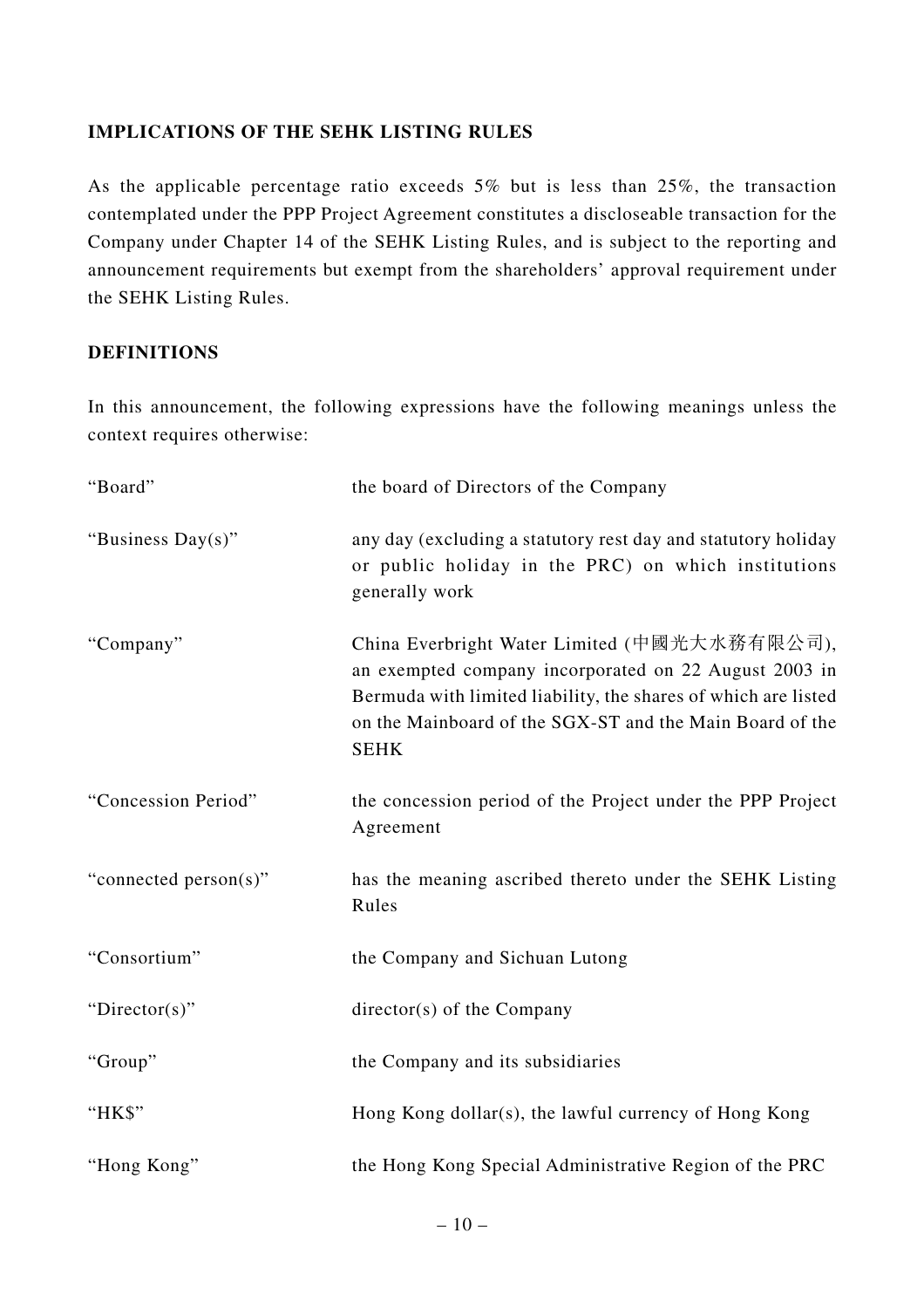| "Ji'nan City"           | Ji'nan City, Shandong Province, the PRC                                                                                                                                                                                           |
|-------------------------|-----------------------------------------------------------------------------------------------------------------------------------------------------------------------------------------------------------------------------------|
| "Plant"                 | Waste Water Treatment (Plant 4) in Zhangqiu District,<br>Ji'nan City                                                                                                                                                              |
| "PRC"                   | the People's Republic of China, which, for the purposes of<br>this announcement, excludes Hong Kong, the Macao Special<br>Administrative Region and Taiwan                                                                        |
| "Project Company"       | a company to be incorporated in Zhangqiu District, Ji'nan<br>City, the PRC with limited liability pursuant to the PPP<br>Project Agreement                                                                                        |
| "Project"               | Waste Water Treatment (Plant 4) Public-Private Partnership<br>(PPP) Project in Zhangqiu District, Ji'nan City, details of<br>which are set out in the section headed "Summary" in this<br>announcement                            |
| "PPP Project Agreement" | The Public-Private Partnership (PPP) Project Agreement<br>entered into by the Company, Sichuan Lutong and Zhangqiu<br>Water Bureau on 26 April 2020 in relation to the Project (as<br>supplemented and amended from time to time) |
| "RMB"                   | Renminbi, the lawful currency of the PRC                                                                                                                                                                                          |
| "SEHK"                  | The Stock Exchange of Hong Kong Limited                                                                                                                                                                                           |
| "SEHK Listing Rules"    | the Rules Governing the Listing of Securities on SEHK                                                                                                                                                                             |
| "SGX Listing Manual"    | the Listing Manual of SGX-ST                                                                                                                                                                                                      |
| "SGX-ST"                | Singapore Exchange Securities Trading Limited                                                                                                                                                                                     |
| "Sichuan Lutong"        | Sichuan Lutong Municipal Engineering Co., Ltd. (四川魯通<br>市政工程有限公司), a company incorporated in the PRC<br>with limited liability                                                                                                    |